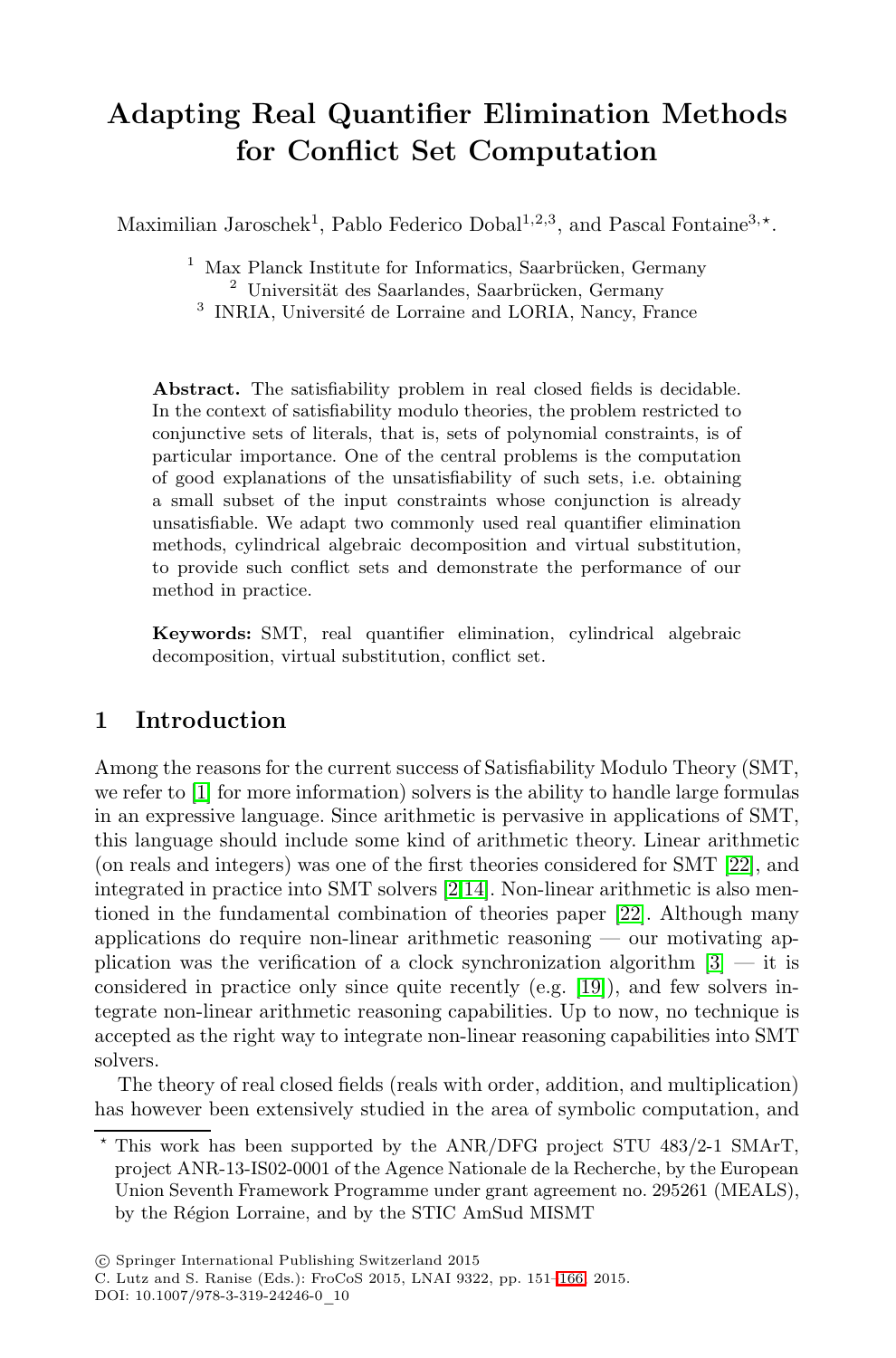mature tools exist to handle sets of constr[aint](#page-15-1)s in this language, e.g. [16,4]. The results [pre](#page-14-2)sented here aim at adapting those tools so that they can be integrated into an SMT framework. Indeed, whereas developing dedicated techniques for non-linear arithmetic within SMT is crucial, a lesson from linear arithmetic is that mature (external) tools should also be adapted for cooperation with SMT solvers. For instance, a reasonably efficient linear programming tool suitably incorporated into the SMT solver CVC4 provided an impressive improvement of efficiency compared to the dedicated SMT t[ech](#page-15-2)[niqu](#page-15-3)es alone [20].

To integrate a theory reasoner in an SMT framework, some features are valuable (see [Sect](#page-15-4)ion 1.4.1 in [1]). Since we envision fast and incomplete techniques tightly integrated within SMT, backed up by a complete and robust but also heavy engine, it is not of foremost importance for this engine to be incremental and backtrackable: it will only be called as a last resort on a full assignment when the heuristic solver failed to show unsatisfiability. However, a critical feature is that the complete engine provides models, both for feedback to the user but also for model-based combination with other theories [12,13]. Adapting established real closed field decision procedures to produce models has been the subject of a previous work [21]. The other critical feature is to be able, from an unsatisfiable set of constraints, to extract a small conflict set. Without this ability, the cooperation of the SMT solver and the engine would most probably fail because the SMT solver would enumerate an exponential number of slightly different assignments, successively submitted to the engine. The engine would reject them one by one, but they would essentially be unsatisfiable for the same reason. With small conflict set production, all these assignments are blocked by the strong conflict clause added within the SMT solver in just one call to the external engine.

We here focus on the computation of small conflict sets from unsatisfiable sets of non-linear [con](#page-7-0)straints. Two commonly used real quantifier elimination methods, namely cylindrical algebraic d[ec](#page-11-0)omposition and virtual substitution, are considered. They basically share a feature that provides the key to efficiently compute conflict sets: a finite set of test points is generated in the process. These test points falsify some of the input constraints. If the tentative conflict set contains enough constraints so that at least one of them is false for each test point, it is indeed a conflict set.

Section 2 briefly describes the two decision procedures for sets of polynomial constraints on the reals, Section 3 presents the small conflict set extraction method, and experimental results are discussed in Section 4.

#### **2 Real Quantifier Elimination**

Given a quantified formula  $\phi$ , quantifier elimination is the process of finding an equivalent, quantifier-free formula  $\phi'$ . Whether or not quantifier elimination is possible in theory and practice in general depends on the considered formal system and the underlying theory.

For first-order logic formulas over the reals it is well known that quantifier elimination is possible. This was first proven by Tarski in 1951 [23], but the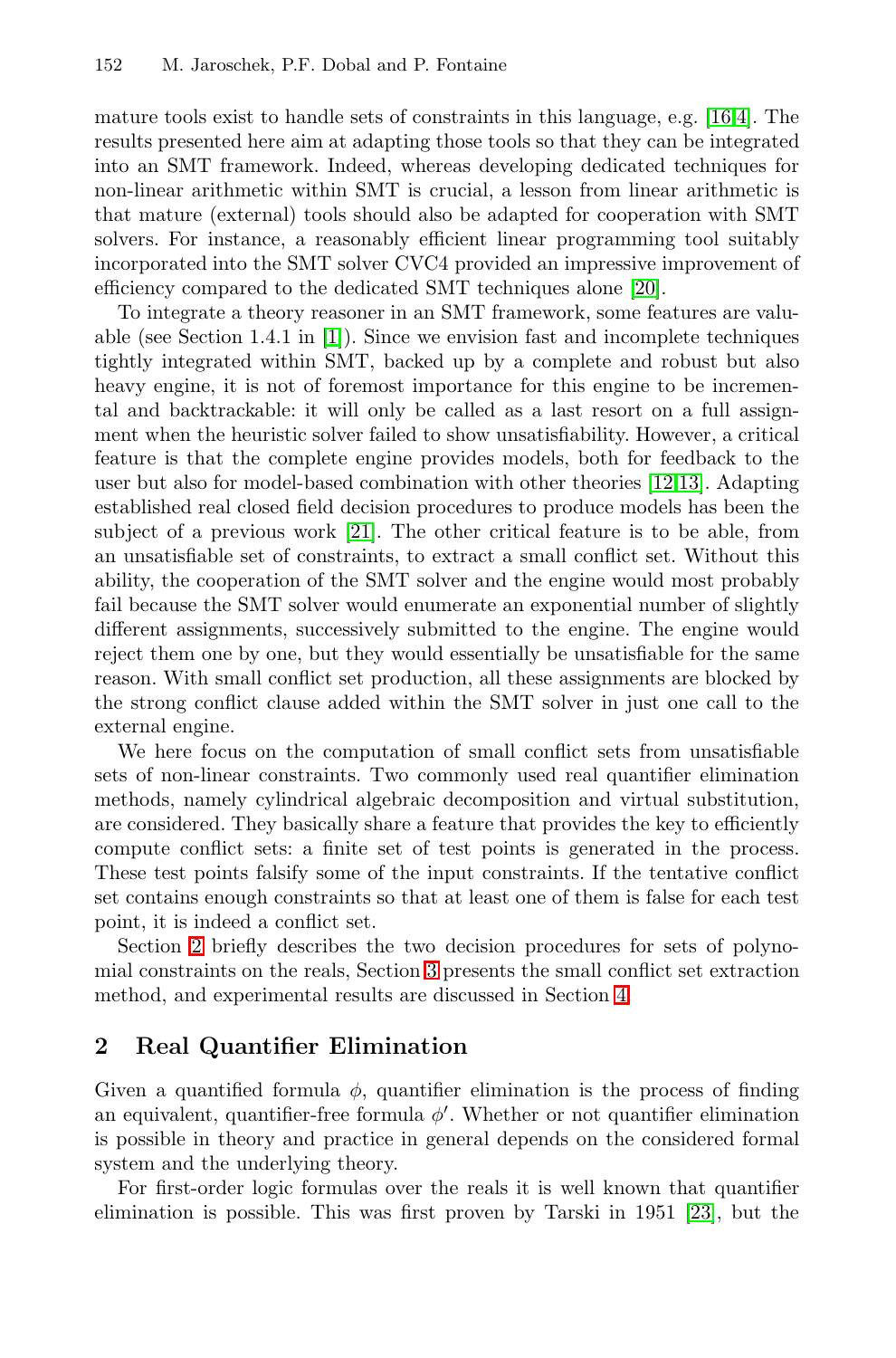first successful algorithmic approach to the problem was developed by Collins in 1974 [8]. To formally define the probl[em](#page-15-5), consider a quantifier-free firstorder formula  $\varphi(x_1,\ldots,x_n,u_1,\ldots,u_m)$  over the reals in the variables  $x_1,\ldots,x_n$ ,  $u_1,\ldots,u_m$ . Given the formula

$$
\phi \equiv Q_1 x_1, \ldots Q_n x_n : \varphi(x_1, \ldots, x_n, u_1, \ldots, u_m),
$$

with  $Q_i \in {\forall, \exists}$  for  $1 \leq i \leq n$ , the quantifier-elimination problem consists in finding a quantifier-free first-order formula  $\phi'(u_1,\ldots,u_m)$  such that  $\phi'$  is logically equivalent to  $\phi$ . It was proven independently by Weispfenning [24] and Davenport and Heintz [11] that solving the quantifier elimination problem over real closed fields can require double exponential space.

Subsequently we describe two widely used real quantifier elimination methods. Both approaches are based on the same general idea which we discuss first before going into details about the specifics for each method. Our goal is to give a comprehensible and intuitive introduction to these procedures and not to describe them in thorough technical detail. References to more in depth treatments of the subjects are given for the interested reader.

While these methods work in a general context, our focus lies on input formulas found in the SMT setting with only existential quantifiers and no free variables:

$$
\phi \equiv \exists x_1, \dots \exists x_n : \varphi(x_1, \dots, x_n), \tag{1}
$$

It is clear that then either true or false is a quantifier-free equivalent of  $\phi$ . Over the reals, quantifier-free formulas are Boolean combinations of polynomial expressions of the form  $p(x_1,...,x_n) \bowtie 0$  where p is a polynomial in  $\mathbb{R}[x_1,\ldots,x_n]$  and  $\bowtie$  is a relation symbol in  $\{\lt,\leq,=\neq,\gt,\geq\}$ . Given a point  $(a_1,\ldots,a_n) \in \mathbb{R}^n$ , we can see if  $\varphi$  holds for this point by substituting  $a_i$  for  $x_i$ for all  $1 \leq i \leq n$ . If we were able to perform the substitution for all points in  $\mathbb{R}^n$  in finite time, [we](#page-14-3) could easily see if  $\phi$  holds or not.

The approach of the two quantifier elimination methods *cylindrical algebraic decomposition* (CAD) and *virtual substitution* (VS) is to reduce the set of infinitely many points in  $\mathbb{R}^n$  to a finite set of test points, i.e. to find a finite subset T of  $\mathbb{R}^n$  such that  $\phi$  holds over  $\mathbb{R}^n$  if and only if it holds over T.

## **2.1 Cylindrical Algebraic Decomposition**

Cylindrical algebraic decomposition [8] is the most widely used real quantifier elimination method to date. It is based on a simple observation: given a finite, non-empty set  $P$  of polynomials in  $n$  variables, one can define an equivalence relation on  $\mathbb{R}^n$  that decomposes the space into finitely many connected cells such that all the given polynomials are sign invariant in each cell.

**Definition 1.** Let P be a non-empty set of polynomials in  $\mathbb{R}[x_1, \ldots, x_n]$ . For  $a, b \in \mathbb{R}^n$  *we say that a is equivalent to b if there exists a path*  $\gamma : [0, 1] \to \mathbb{R}^n$ *from* a *to b such that for all*  $s, t \in [0, 1]$  *and all*  $p \in P$  *we have that* 

$$
sgn(p(\gamma(s))) = sgn(p(\gamma(t))).
$$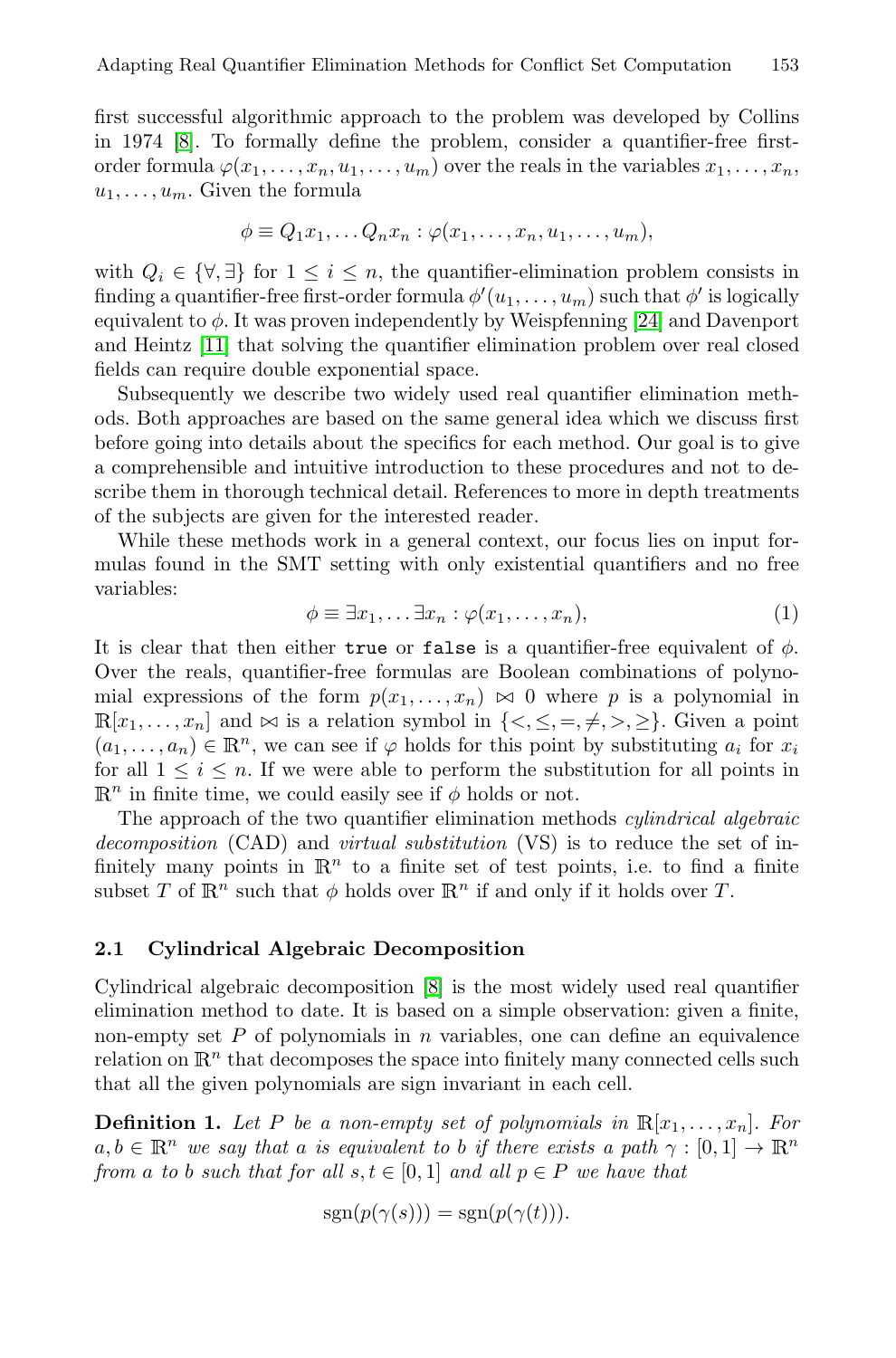<span id="page-3-1"></span>*The term* cell *refers to the preimage of an equivalence class under the canonical homomorphism which maps a point to its equivalence class. We call the set of all cells an (algebraic) decomposition of*  $\mathbb{R}^n$ .

*Example 1.* To illustrate the basic idea, we consider the bivariate case, and the following set of polynomials.

$$
P = \{ \underbrace{x^2 + y^2 - 1}_{p_1}, \underbrace{x^2 - y + 1/2}_{p_2} \}
$$

The first polynomial defines three connected, sign invar[ian](#page-3-0)t cells in  $\mathbb{R}^2$  given by

$$
\{(a,b)\in\mathbb{R}^2\mid p_1<0\}, \{(a,b)\in\mathbb{R}^2\mid p_1=0\}, \{(a,b)\in\mathbb{R}^2\mid p_1>0\},\
$$

and similarly,  $p_2$  also decomposes  $\mathbb{R}^2$  into three cells when not taking  $p_1$  into account. The combination of the cells induced by  $p_1$  and the cells induced by  $p_2$ gives rise to a new decomposition where the original cells either persist, collapse into common cells or form new cells via intersection. The decomposition of  $\mathbb{R}^2$ induced by P consists of 5 different cells in total, as illustrated in Figure 1.

<span id="page-3-0"></span>

**Fig. 1.** The sign invariant cells of Example 1. Note that cell no. 5 is given by the union of the varieties of  $p_1$  and  $p_2$ .

To study a quantified formula  $\phi$ , we want to collect in a set P all the polynomial expressions in  $\phi$  and then compute a sample point for each cell in the decomposition induced by P. While it seems easy to identify the different sign invariant cells simply by inspection of the plot of the varieties in Figure 1, it is a non-trivial task for a computer and for more involved polynomial systems (in more than two variables).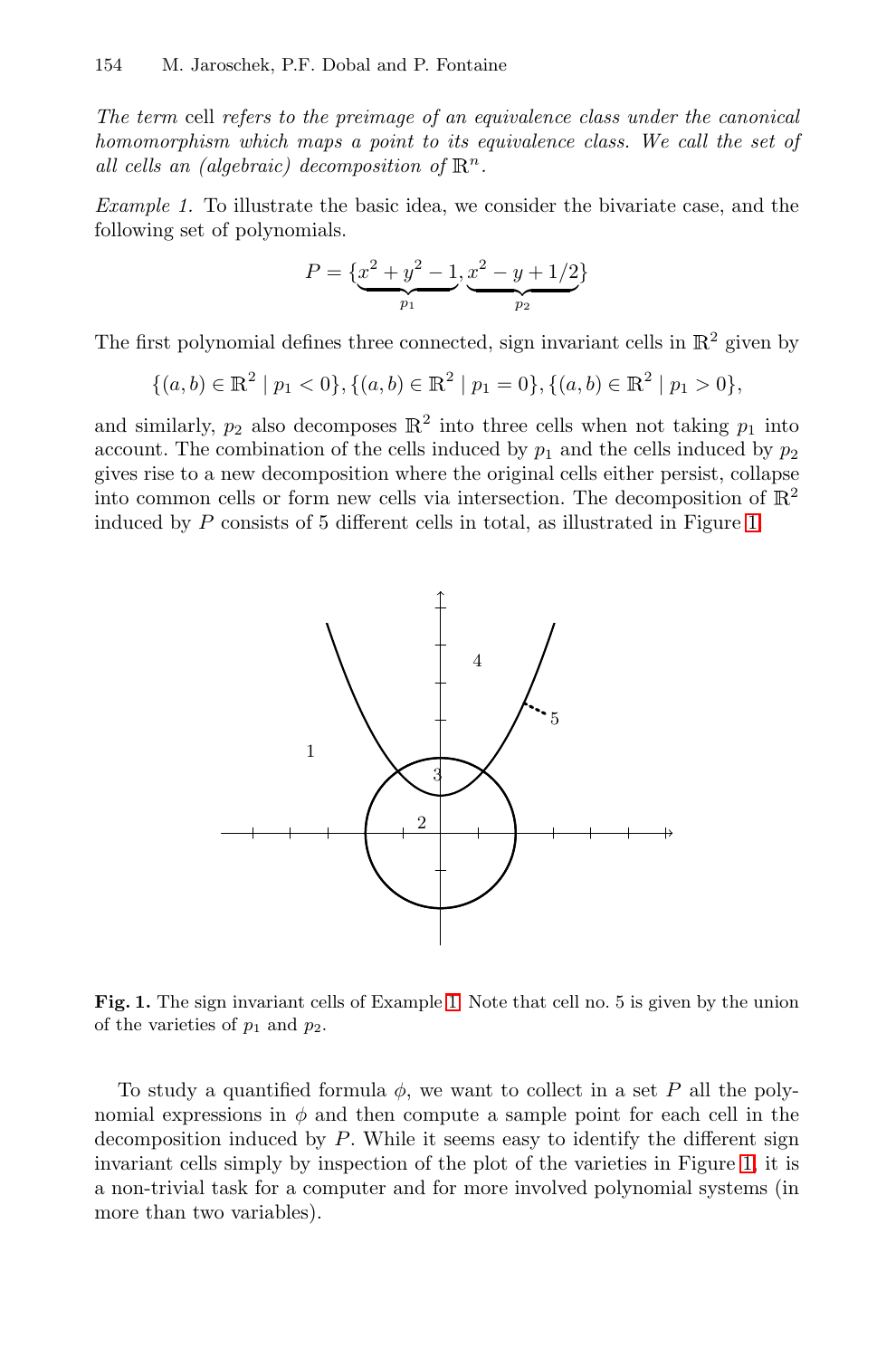<span id="page-4-0"></span>To facilitate the algorithmic identification of different cells, new polynomials are added to  $P$  so that the decomposition becomes cylindrical in the following sense:

**Definition 2.** *A decomposition of*  $\mathbb{R}^n$  *is called cylindrical if*  $n = 1$  *or if there exists a projection*  $\pi : \mathbb{R}^n \to \mathbb{R}^{n-1}$  *that acts on the elements of*  $\mathbb{R}^n$  *by removing one of their coordinates such that the following two conditions hold:*

- *1. [Fo](#page-3-1)r two cells*  $C_1, C_2 \subset \mathbb{R}^n$ , *either*  $\pi(C_1) = \pi(C_2)$  *or*  $\pi(C_1) \cap \pi(C_2) = \emptyset$ *.*
- 2. The decomposition of  $\mathbb{R}^{n-1}$  *induced by the images under*  $\pi$  of the cells in the *decomposition of*  $\mathbb{R}^n$  *is cylindrical.*

*We call a set of polynomials*  $P \subset R[x_1,\ldots,x_n]$  *cylindrical if the decomposition of*  $\mathbb{R}^n$  *induced by P is cylindrical.* 

Again, this can easily be illustrated by an ex[am](#page-5-0)ple.

*Example 2.* (Example 1 continued.) The decomposition induced by P as in Example 1 is not cylindrical. We can, however, refine it by adding four linear polynomials to the set. Let  $c = \sqrt{0.5(\sqrt{7}-2)}$  (c is such that  $p_1(\pm c) = p_2(\pm c)$ ) and set

$$
P' = P \cup \{x+1, x+c, x-c, x-1\}.
$$

 $P'$  is cylindrical and the decomposition is illustrated in Figure 2. It consists of 47 different cells.

Starting from a set of sample points from each cell in the induced decomposition of  $\mathbb R$  (represented by the dots on the horizontal axis in the figure), we can easily find all cells in  $\mathbb{R}^2$  "above" a fixed cell in  $\mathbb R$  by keeping the  $x_1$  value fixed and looking for roots of any polynomial in  $P$  with that  $x_1$  value. In the picture, this corresponds to moving along the dotted line and looking for sign changes.

The full CAD algorithm works in three major steps. We start with a formula  $\phi$ of the form (1) and collect the contained polynomials in a set  $P_n \subset \mathbb{R}[x_1,\ldots,x_n].$ The first step, the projection phase, recursively adds new elements to  $P_n$  such that its induced decomposition b[eco](#page-4-0)mes cylindrical. We denote this superset of  $P_n$  by cadp $(P_n)$ . If  $n = 1$ , then  $P_1$  is always cylindrical, so cadp $(P_1) := P_1$ . For  $n > 1$ , we compute a set  $P_{n-1}$  which contains all polynomials in  $Q_n := P_n \cap$  $\mathbb{R}[x_1,\ldots,x_{n-1}]$  as well as the image  $P_n\backslash Q_n$  under a so called projection operator and return  $\text{cadp}(P_n) := P_n \cup \text{cadp}(P_{n-1})$ . The projection operator is a map such that cadp( $P_n$ ) is cylindrical if cadp( $P_{n-1}$ ) is. Intuitively it adds polynomials in  $\mathbb{R}[x_1,\ldots,x_{n-1}]$  to  $P_{n-1}$  that correspond to asymptotes orthogonal to the projection direction, intersections and self intersections of the algebraic curves defined by the polynomials in  $P_n \setminus Q_n$ . In Example 2,  $x \pm 1$  corresponds to the vertical asymptotes of the algebraic curve given by  $p_1$  and  $x \pm c$  corresponds to the intersection of the two curves given by  $p_1$  and  $p_2$ .

In the second step, the extension phase, sample points of the cells in the decomposition of  $\mathbb R$  induced by  $P_1$  are obtained by computing the roots of the polynomials in  $P_1$  and points from the intervals between these roots. The cells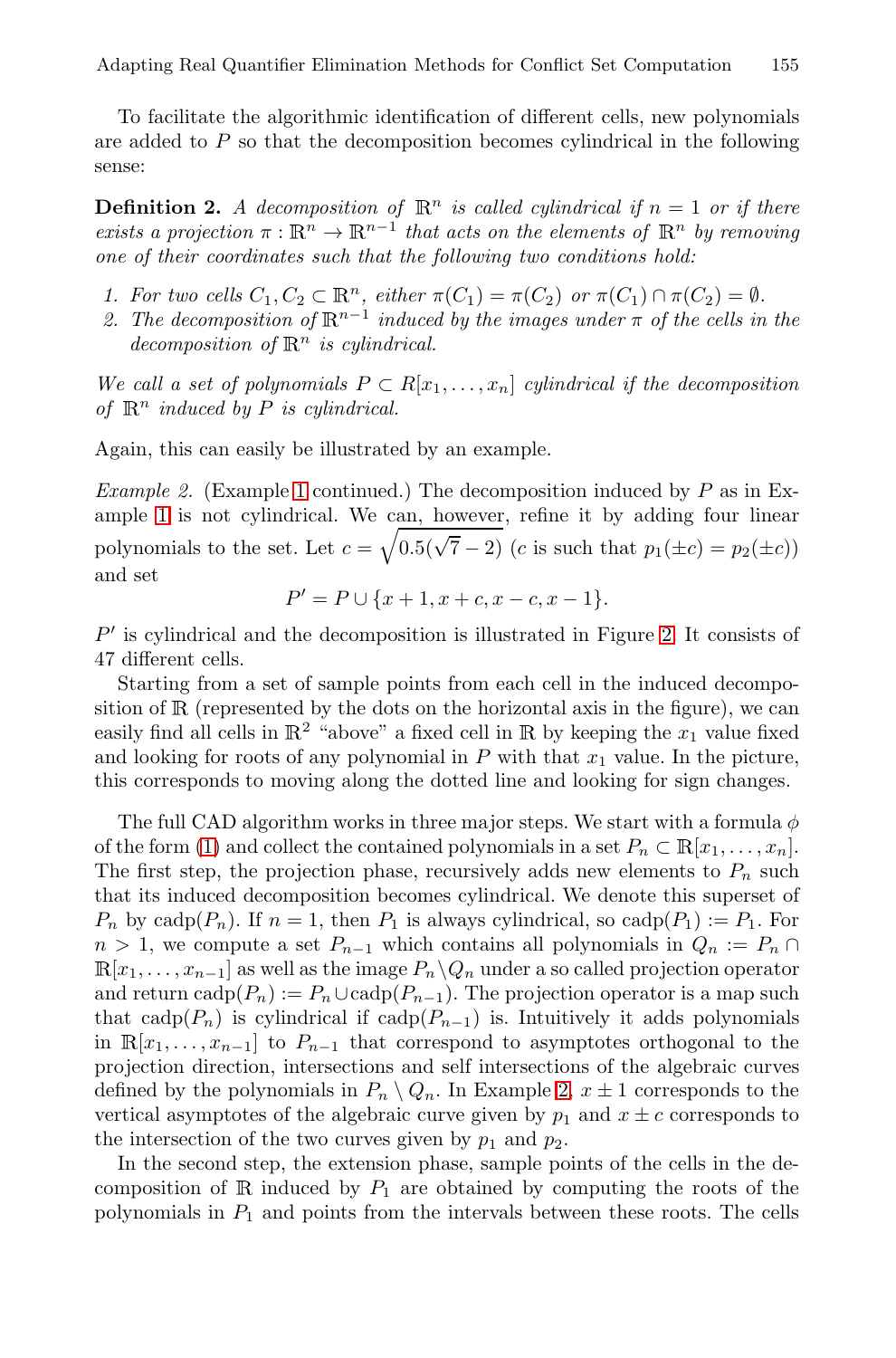<span id="page-5-0"></span>

**Fig. 2.** A cylindrical algebraic decomposition of  $\mathbb{R}^2$  induced by the polynomials in Example 2.

of R are extend[ed](#page-14-4) [t](#page-14-5)[o](#page-14-6) cells of  $\mathbb{R}^2$  by keeping the  $x_1$  values of the sample points fixed and computing the roots of the polynomials in  $P_2$  regarded as univariate polynomials in  $x_2$ . This step is iterated to obtain the cells in  $\mathbb{R}^3$ ,  $\mathbb{R}^4$  etc. In the last step, the sample points of the cells in  $\mathbb{R}^n$  are plugged into the the polynomials in  $P$  and  $\phi$  is evaluated.

It was shown by Brown and Davenport [5] that the complexity of CAD is double exponential in the number of vari[able](#page-15-6)s. Many improvements of the base algorithm like the ones found in  $[9,6,7]$ , however, allow for solving moderately sized systems via CAD.

## **2.2 Virtual Substitution**

The virtual substitution technique takes a more symbolic view on the roots of a polynomial. It was introduced by Weispfenning in 1988, see [25], and several improvements and generalizations have been developed since. It is not as prevalent as CAD due to its current degree limitations in practice, but usually performs much better in terms of computing time.

To get a good understanding of VS, consider first univariate polynomials and a special form of the quantifier-free formula  $\phi$  that contains no strict inequalities but only Boolean combinations of expressions of the form  $p(x) \bowtie 0$  with  $\bowtie$  $\in \{\leq, =, \geq\}$ . Similarly to CAD, VS decomposes the space into connected cells. However, while CAD does not really exploit the literals but only the polynomials appearing in them, the cells in VS are constructed such that the truth value of  $\phi$ (rather than the signs of the images of the polynomials) remains invariant in each cell.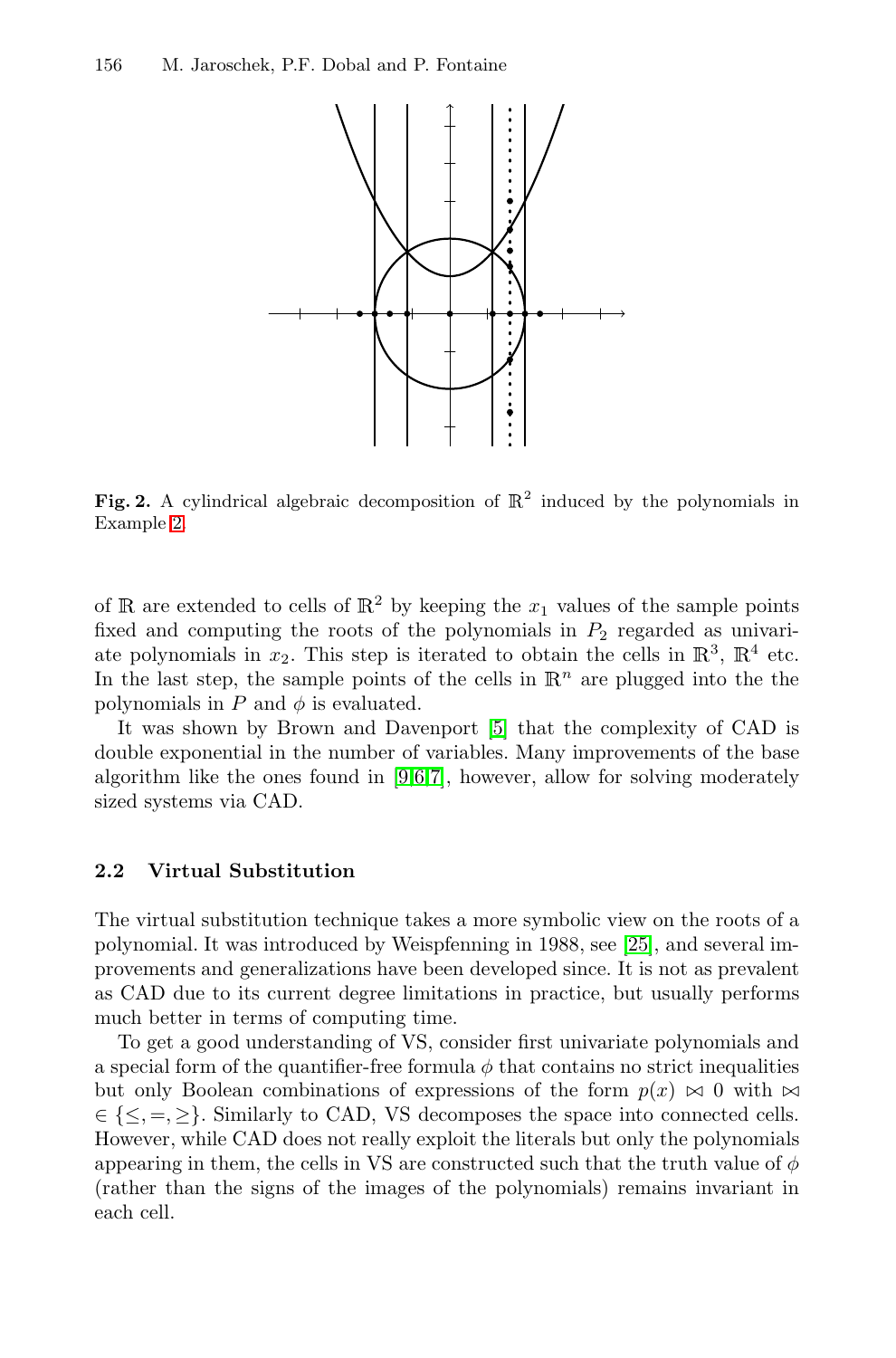Adapting Real Quantifier Elimination Methods for Conflict Set Computation 157

Let  $p_1, p_2 \in \mathbb{R}[x]$  and  $\phi = p_1 \geq 0 \land p_2 \geq 0$ . The real roots  $r_1, \ldots, r_k$  of  $p_1$ given in ascending order decompose  $\mathbb R$  into finitely many intervals

$$
(-\infty, r_1], (r_1, r_2], \ldots, (r_{k-1}, r_k], (r_k, +\infty).
$$

The real roots of  $p_2$  then refine this decomposition such that in each interval, the truth values of the inequalities and equations in  $\phi$  do not change within an interval.

*Example 3.* Let  $p_1 = 10^{-1}(x+5)(x+2)(x-6)$  and  $p_2 = x^2 - 9$  and  $\Phi = \exists x$ :  $p_1 \geq 0 \land p_2 \leq 0$ . Then the truth invariant decomposition induced by the real roots of  $p_1$  and  $p_2$  consists of the intervals

$$
(-\infty, -5], (-5, -3], (-3, -2], (-2, 3], (3, 6], (6, +\infty).
$$

By plugging in the upper interval bounds (and evaluating the polynomials at  $+\infty$ ), we see that  $\phi \equiv$  true via the test point  $x = -3$ .



**Fig. 3.** Plot of the polynomials in Example 3.

When dealing with multivariate polynomials in  $\mathbb{R}[x_1,\ldots,x_n]$ , the idea is to choose one variable  $x_i$  and view the polynomials as univariate in  $x_i$ . Then we are in the univariate setting where we can (symbolically) compute the interval decomposition. Here, the interval bounds are not real numbers but expressions in the variables  $x_1, \ldots, x_{i-1}, x_{i+1}, \ldots, x_n$ .

*Example 4.* Let  $p_1 = x_1x_2 - 1$  and  $p_2 = x_1 - 3$  and  $\phi = \exists x_1 \exists x_2 : p_1 \geq 0 \land p_2 \leq 0$ . As univariate polynomials in  $\mathbb{R}(x_1)[x_2]$ ,  $p_2$  either vanishes identically or has no roots. The polynomial  $p_1$  has either no roots or a root at  $x_1^{-1}$ . We substitute this root expression for  $x_2$  and get

$$
p_1(x_1^{-1}/x_2) = x_1x_1^{-1} - 1 = 0
$$
,  $p_2(x_1^{-1}/x_2) = x_1 - 3$ .

This substitution is only possible if we require that  $x_1 \neq 0$ . Therefore, after the substitution,  $\phi$  becomes

$$
\exists x_1 : 0 \ge 0 \land x_1 - 3 \le 0 \land x_1 \ne 0,
$$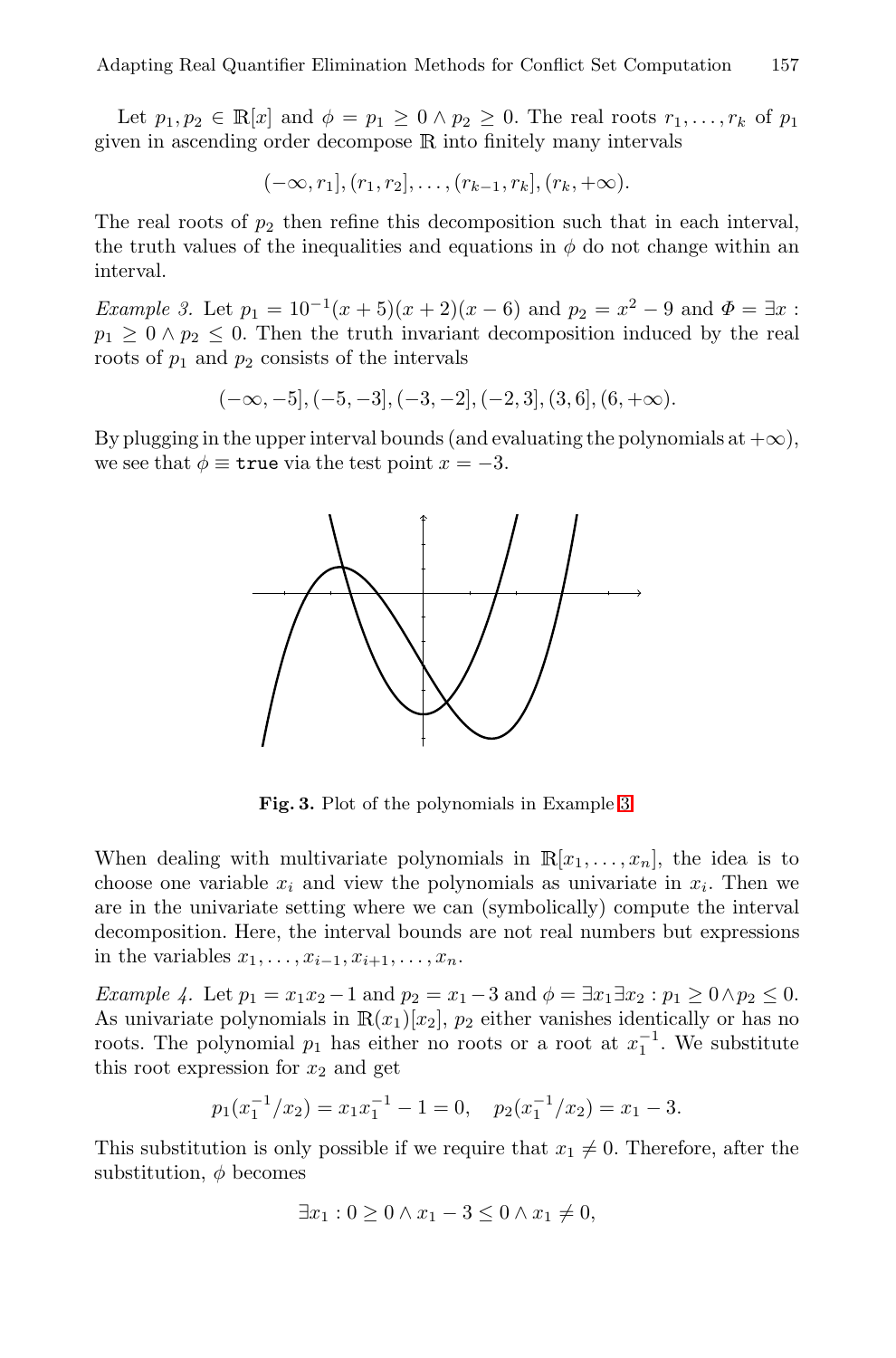and one quantifier has been removed. Continuing the process will give  $\Phi \equiv \text{true}$ via the test point  $(3, \frac{1}{3})$ .

In the example, the root expression has to be substituted into all polynomial constraints, but it is also necessary to ensure that the substitution term is valid. Here, this is achieved by adding a constraint to the formula to prevent division by zero. Such additional constraints are called *guards* of the substitution term. Also, substitution in the above example generates a (quantified) Boolean combination of polynomial constraints; this is not always the case. Indeed substitution can lead for instance to rational functions. In virtual substitution, this problem is circumvented by a more sophisticated substitution process.

Assume that after the substitution the resulting formula contains a relation of the form  $p/q \bowtie 0$  with p and q coprime polynomials in  $\mathbb{R}[x_1,\ldots,x_k]$ . In order to remove the denominator, we can multiply the relation by  $q$ . We do not know, however, if in the subsequent substitution steps we derive values for  $x_1, \ldots, x_k$ such that  $q$  would evaluate to a strictly positive or negative number and thus whether the relation sign  $\bowtie$  changes or not. Note that guards prevent q to be zero. A way out is to multiply by  $q^2$  (which is certainly positive) rather than q.

*Example 5.* In the formula

$$
\exists x_1 \exists x_2 : x_1 x_2 - 1 \ge 0 \land x_2 + x_1 - 3 \le 0.
$$

we substitute  $x_2$  by  $x_1^{-1}$  [via](#page-15-7) virtual substitution and obtain the equivalent formula

$$
\exists x_1 : x_1 + x_1^2(x_1 - 3) \le 0 \land x_1 \ne 0.
$$

<span id="page-7-0"></span>In the full [VS](#page-15-8) algorithm, several other substitution rules are necessary to avoid non-polynomial expressions. These are detailed in [25] for virtual substitution for polynomials of degree at most two. Also included are rules that allow strict inequalities by substitution of  $\epsilon$ -terms. In theory, the method can be extended to an arbitrary but fixed degree bound, see [27], but there are still obstacles to overcome for higher degree implementations.

Virtual substitution performs significantly better in theory and practice compared to CAD. As shown in [26], VS is double exponential in the number of quantifier alternations but only single exponential in the number of quantified variables for a fixed quantifier type. Since the input in the SMT setting does not contain quantifier alternations, virtual substitution is significantly better compared to cylindrical algebraic decomposition for these formulas in terms of theoretical complexity.

## **3 Finding Conflict Sets**

In order to benefit from the interplay between SAT-solvers and special theory solvers, it is required from the theory solver to provide small conflict sets. The input to the theory solver is a conjunction of literals and if this conjunction is not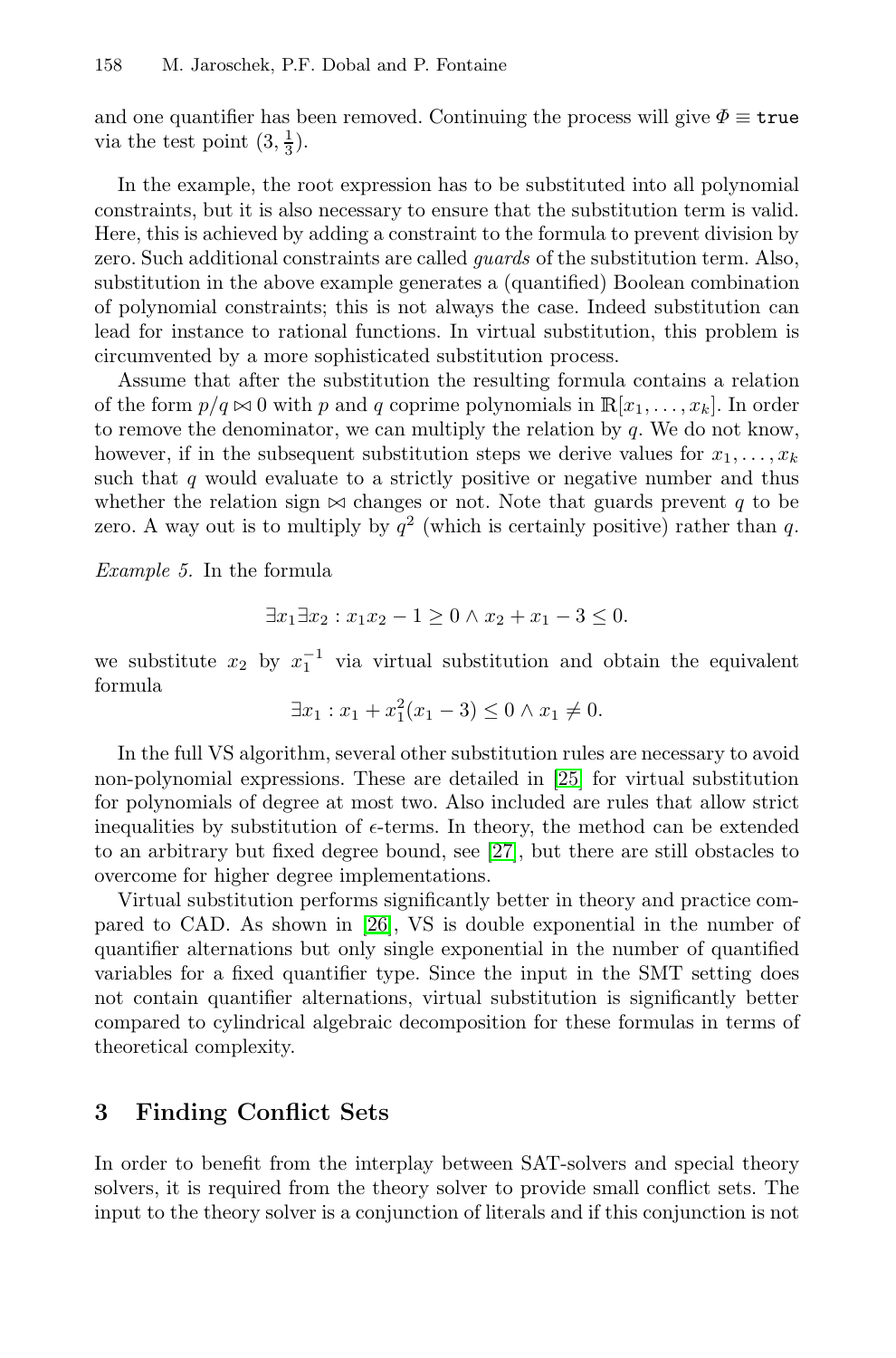<span id="page-8-1"></span>satisfiable, an answer in [the](#page-11-0) form of a (hopefully small) subset of the input literals that is unsatisfiable itself should be returned. We call this answer a conflict set. Such a conflict set should ideally be as small as possible. A minimum conflict set is a conflict set with minimum size, whereas a minimal conflict set does not contain unnecessary literals, that is, all its subsets are satisfiable. A minimum conflict set is minimal, but a minimal conflict set might not have the smallest size. The procedure here is not guaranteed to produce minimum or even minimal conflict sets, but we will show in Section 4 that it is efficient at finding small conflict sets. We now describe how virtual substitution and cylindrical algebraic decomposition can be adapted to provide such answers.

#### **3.1 Conflict Sets and Linear Programming**

The problem can be stated as follows: given an unsatisfiable quantified formula  $\phi$ of the form

$$
\phi = \exists x_1 \dots \exists x_n : \bigwedge_{1 \le i \le m} p_i \bowtie_i 0,
$$
\n
$$
(2)
$$

with  $p_i \in \mathbb{R}[x_1,\ldots,x_n]$  and  $\bowtie_i \in \{<,\leq,=,\neq,>,\geq\}$ , find a subset  $I \subset \{1,\ldots,m\}$ as small as possible such that the formula

$$
\phi' = \exists x_1 \dots \exists x_n : \bigwedge_{i \in I} p_i \bowtie_i 0,
$$

is unsatisfiable.

<span id="page-8-0"></span>As was stated in the beginning of Section 2, virtual substitution and cylindrical algebraic decomposition share the [sa](#page-8-0)me basic idea of finding a finite set T of test points that suffice to determine the unsatisfiability of  $\phi$ . The key to the problem of finding a conflict set is a reformulation of the problem in terms of these test points. For that, denote by  $r_i$  the *i*th polynomial constraint in  $\phi$  for  $i \in \{0, \ldots, m\}$  and for each i let  $e_i : T \to \{0, 1\}$  be such that  $e_i(a) = 0$  if  $r_i$  holds at a and 1 otherwise. Applying CAD or VS to  $\phi$  will result in  $T = \{t_1, \ldots, t_k\}$ such that for each  $t \in T$  there exists an i with  $e_i(t) = 1$ . Now let  $v_i$  be the vector  $(e_i(t_1), e_i(t_2), \ldots, e_i(t_k))$ . Then the problem of finding the smallest conflict set can be restated as a linear optimization problem.<sup>1</sup> Considering a vector  $w \in \{0,1\}^m$ , it is indeed equivalent to minimizing  $w_1 + \cdots + w_m$  under the linear constraints

$$
Mw\geq 1,
$$

where M is the matrix that contains the  $v_i$  as columns and  $\mathbf{1} = (1, \ldots, 1)$ . We will refer to matrices M constructed in this way as *evaluation matrices*. If the vector w is as desired, then an entry 1 at the *i*th position means that  $r_i$  is part of the computed conflict set.

Alternatively, since  $e_i(t_k)$  is either 0 or 1 for each *i* and *k*, the problem can be recast into propositional logic, and reduces then to finding the smallest implicant of a set of clauses, that is, the smallest set of literals implying all clauses.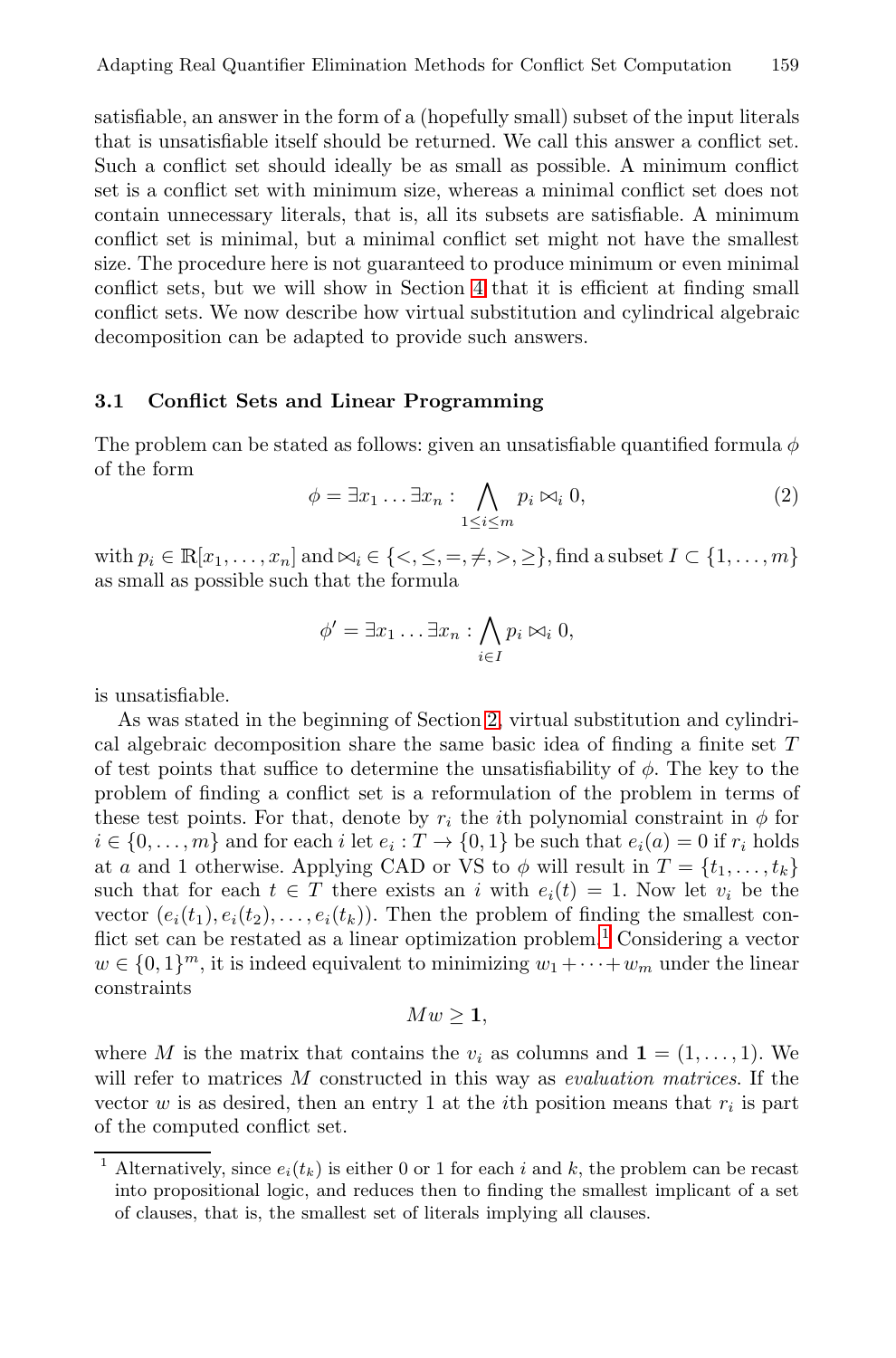<span id="page-9-0"></span>Note that our reformulation yields a 0-1-linear integer programming problem of the form

$$
\min_{bw} \{ w \in \{0, 1\}^m \mid Mw \ge 1 \}, \text{ with } b = 1 = (1, \dots, 1), M \in \{0, 1\}^{k \times m}, \quad (3)
$$

and we can use highly optimized linear programming techniques to find an optimal or approximate solution.

This is only one of the benefits that the reformulation provides us. Another one is that the information necessary to construct the matrix  $M$ , i.e. the test points and images under the evaluation functions  $e_i$ , is a[lre](#page-9-0)ady computed during the quantifier elimination. We will further investigate this fact in the next section.

We can easily deduce that solving the linear optimization problem is not harder than solving the original minimum conflict set problem:

**Theorem 1.** *Let* A *be an algorithm that solves the problem of finding a minimum conflict set. Then there exists a polynomial time algorithm* B *that transforms a matrix with entries in* {0, 1} *into a system of polynomials such that* A◦B *is an algorithm for solving linear optimization problems of the form* (3)

*Proof.* For a given matrix  $M \in \{0,1\}^{k \times m}$ , we show how to construct an equivalent conflict set problem in polynomial time, i.e. a formula  $\phi$  whose minimum conflict set immediately yields a solution to the linear programming problem (3). Let  $\phi$  be the quantified formula given by

$$
\phi = \exists x : \bigwedge_{i \in \{1, ..., m\}} p_i = 0,
$$

with

$$
p_i = \prod_{j=1}^k (x-j)^{1-M(j,i)}.
$$

One can easily check that the indices of the constraints in any minimum conflict set give rise to a solution of the linear programming problem. Multiplication of polynomials can be done in polynomial time, which proves the claim.

#### **3.[2](#page-14-4) Conflict Sets and Quantifier Elimination Optimization**

One of the main reasons why CAD and VS perform [rea](#page-15-9)[son](#page-15-10)ably fast in practice is that since their initial development, many improvements have been made to speed up the computation. For CAD, many of these improvements take the form of specialized projection operators that reduce the number of cells that are constructed in the projection phase for certain kinds of input. Another major contribution was the development of *partial cylindrical algebraic decomposition* by Collins and Hong in [9]. In the case of virtual substitution, many improvements focus on the simplification of the quantifier free formula after every substitution step. Most notably, this includes the work of Sturm and Dolzmann in [15,17].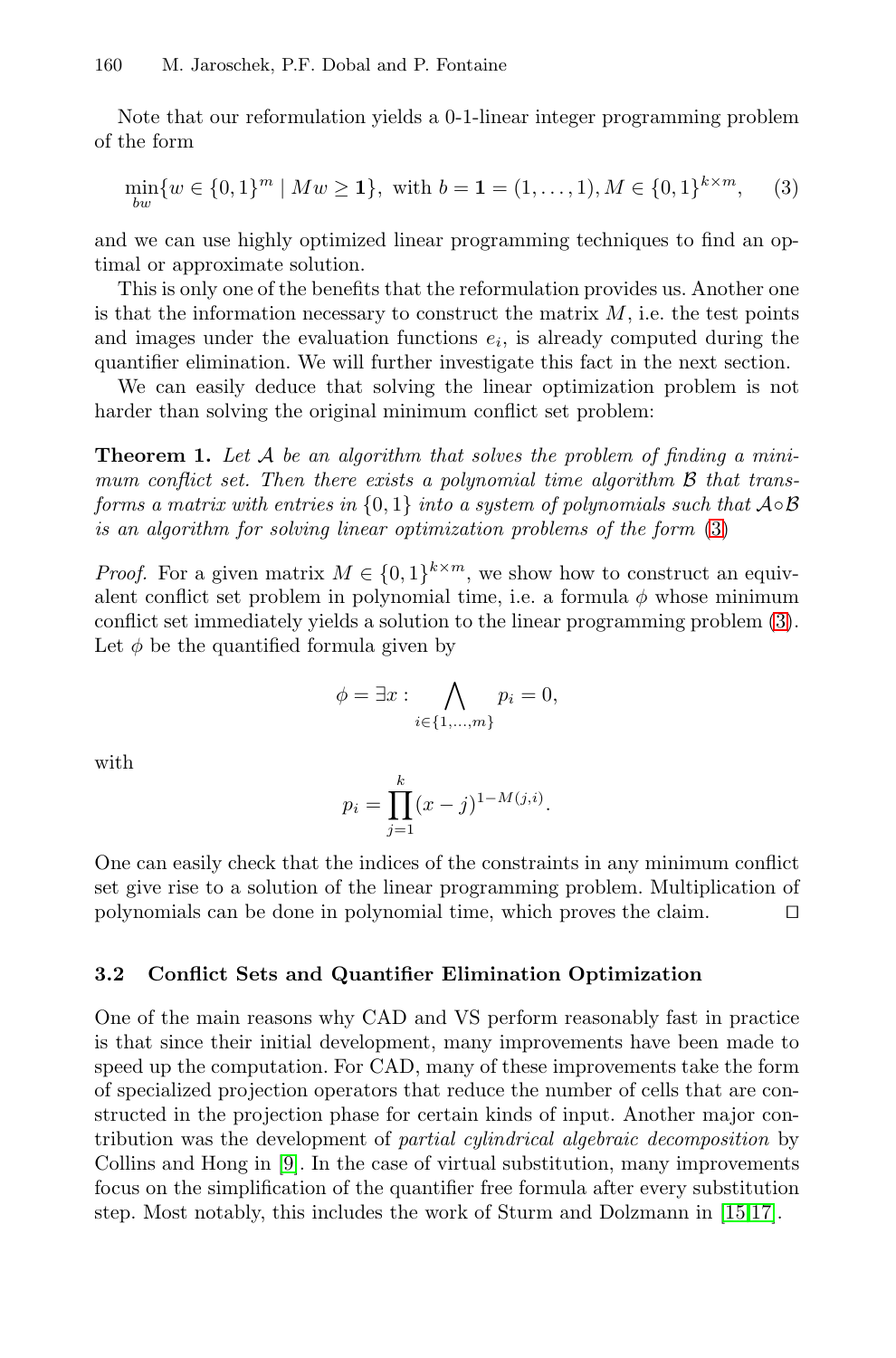While some of the improvements do not have an effect on the computation of conflict se[ts](#page-8-1) as presented in Section 3.1, others will reduce the amount of available information for the evaluation matrix. There are basically two scenarios for information loss, which we describe with the help of two showcase improvements for CAD and VS.

In the partial CAD method, the following rule is used to avoid unnecessary cell construction. Note that we do not state it in full generality but adapt the rule to our framework.

Let  $\phi$  be of the form (2) with polynomials in  $\mathbb{R}[x_1,\ldots,x_n]$ . If  $p \in$  $\mathbb{R}[x_1,\ldots,x_k]$  appears in  $\phi$  with  $k < n$  and there is a cell C in the CAD of  $\mathbb{R}^k$  induced by the polynomials in  $\phi$  in which one of the constraints depending only on  $p$  evaluates to false, then the cells above  $C$  do not have to be constructed.

Assume  $(a_1, \ldots, a_k) \in \mathbb{R}^k$  lies in such a cell with a constraint containing  $p_i$ evaluating to false and further assume we compute the CAD without the aforementioned rule. This means that in the evaluation matrix we get  $\ell$  rows corresponding to test points  $(a_1, \ldots, a_k, \ldots, \ast)$  with  $\ell \geq 1$  and all entries of the *i*th column are equal to 1 at the positions of these rows. On the other hand, if we compute the partial CAD, these rows will be missing in the evaluation matrix. However, we can add one row that corresponds to the test point  $(a_1, \ldots, a_k)$  and we know that it will contain at least one non-zero entry at position  $i$ . At positions that correspond to polynomial constraints in more than the first  $k$  variables we insert the value 0. With this strategy, we can compensate for missing rows in the evaluation matrix. It is important to note that in this setting, we do not necessarily get a minimal conflict set even if we look for an optimal solution in (3).

A second reason for missing information can be found in the simplification strategies used in virtual substitution. If these strategies can determine at some point in the computation that the current quantifier-free formula (obtained for instance after some substitution steps) is a tautology or a contradiction, the remaining variables will not be substituted in the current substitution branch. An example for such a situation is a formula of the form

$$
x_k \geq 0 \wedge \cdots \wedge x_k < 0 \wedge \ldots
$$

which is obviously a contradiction and instead of continuing the substitution process, one can return false for this substitution branch. This scenario is similar to the one before in that an unknown number of rows in the evaluation matrix is missing. In contrast to the partial CAD improvement however, the truth value of the substitution branch is derived not from a single constraint but from a subset of the constraints in the formula.

In order to preserve compatibility with the conflict set computation, we therefore require that the simplification mechanism itself is able to determine a *local* conflict set, i.e. a conflict set of the quantifier-free formula on which the simplification mechanism acts. We then can extend this to a *global* conflict set.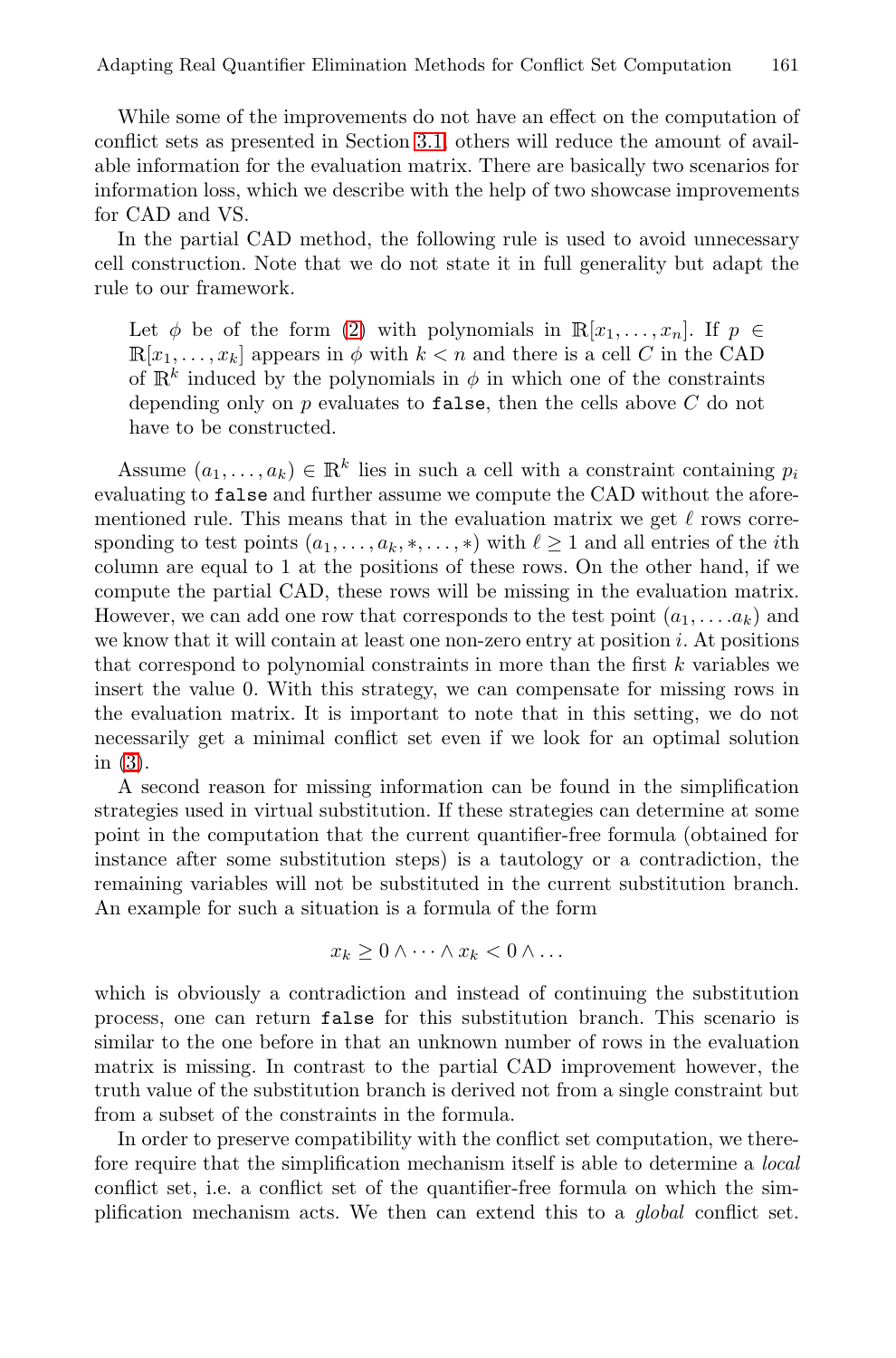<span id="page-11-0"></span>The global confl[ict](#page-15-11) set should contain the union of all the local conflict sets and the corresponding columns can be removed from the evaluation matrix, together with all rows where these columns have non-zero entries.

# **4 Finding Conflict [Set](#page-14-7)s via Redlog**

We implemented our method in the package Redlog, part of the open source computer algebra system Reduce [18]. We have adapted the available CAD and VS implementations as well as parts of the simplification facilities for quantifierfree formulas to explicitly provide the test point evaluations and local conflict sets. Our method is such that it requires only little changes to the highly optimized Redlog code. In other methods, see e.g. [10], the implementations of CAD and VS are built from the ground up for use in SMT solving.

To provide a reasonably large and meaningful test set, we used the quantifierfree real arithmetic (QF NRA) benchmarks from the SMT-LIB library. Our method expects a set of literals as input, so we use the veriT SMT-solver to generate, for each SMT-LIB benchmark, one complete assignment of atoms in the formula. This assignment is satisfiable in the theory of real linear arithmetic considering multiplication as an uninterpreted predicate. This set is further simplified using a preprocessor (which would eventually also have to be [considered in the conflict cla](http://www.loria.fr/~pdobal/)[us](#page-11-1)e production). This preprocessor only does trivial rewriting. Since Redlog is a generic tool and is not tuned for SMT-LIB like formulas, it greatly benefits from this simple cleaning phase. Finally, among the obtained for[mu](#page-12-0)las, some are satisfiable, and are not considered here. The test set thus obtained c[on](#page-12-1)tains 6076 formulas that are proved unsatisfiable by Redlog. Figure 4 provides an idea of the size of formulas: a point  $(x, y)$  on the curve means that there are  $x$  formulas with a size smaller than  $y$ . The benchmarks as well as a distribution of Redlog featuring conflict set computation can be obtained on http://www.loria.fr/~pdobal/.<sup>2</sup> All our experiments use a 600 seconds timeout on a computer with an Intel i7-4600U CPU at 2.10GHz and 16 GB of RAM running Linux.

<span id="page-11-1"></span>The scatter plot on Figure 6 gives a comparative view of the problem and conflict set sizes, whereas Figure 5 provides the distribution of the conflict set sizes: the method is suitable to provide small conflict sets. Even if most inputs contain tens or hundreds of constraints, just a few conflict sets have more than ten constraints. Semiautomatic inspection of the conflict sets exhibits that some of these are not minimal, i.e. they contain literals that are not necessary for unsatisfiability. For integration within SMT, it will be necessary to evaluate whether it is more efficient to reduce the conflict set size using other techniques or to keep these perfectible conflict sets as they are.

Figure 7 provides a comparative graph of the running times of Redlog with and without conflict set generation. Conflict set generation is not exactly the non-conflict set producing algorithm with an additional phase: some features of the original (non-conflict set producing) algorithm have to be turned off.

 $2$  7947 formulas are provided, including the ones with a satisfiable or unknown status.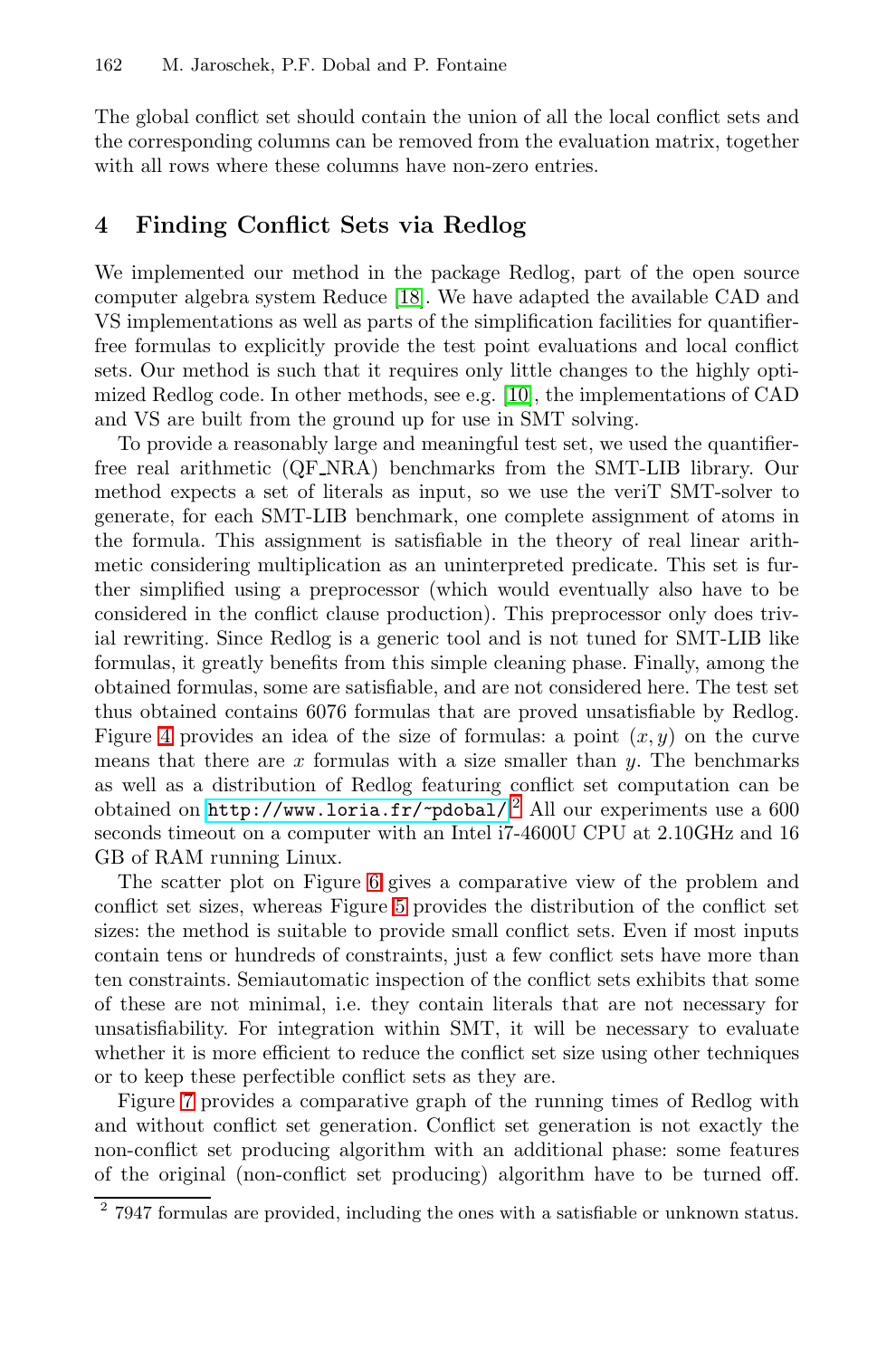

**Fig. 4.** Problem size (in number of constraints) repartition.



**Fig. 5.** Number of formulas for a given conflict set size (in number of constraints).

<span id="page-12-1"></span><span id="page-12-0"></span>

Fig. 6. Size of formulas vs. size of conflict sets (in number of constraints).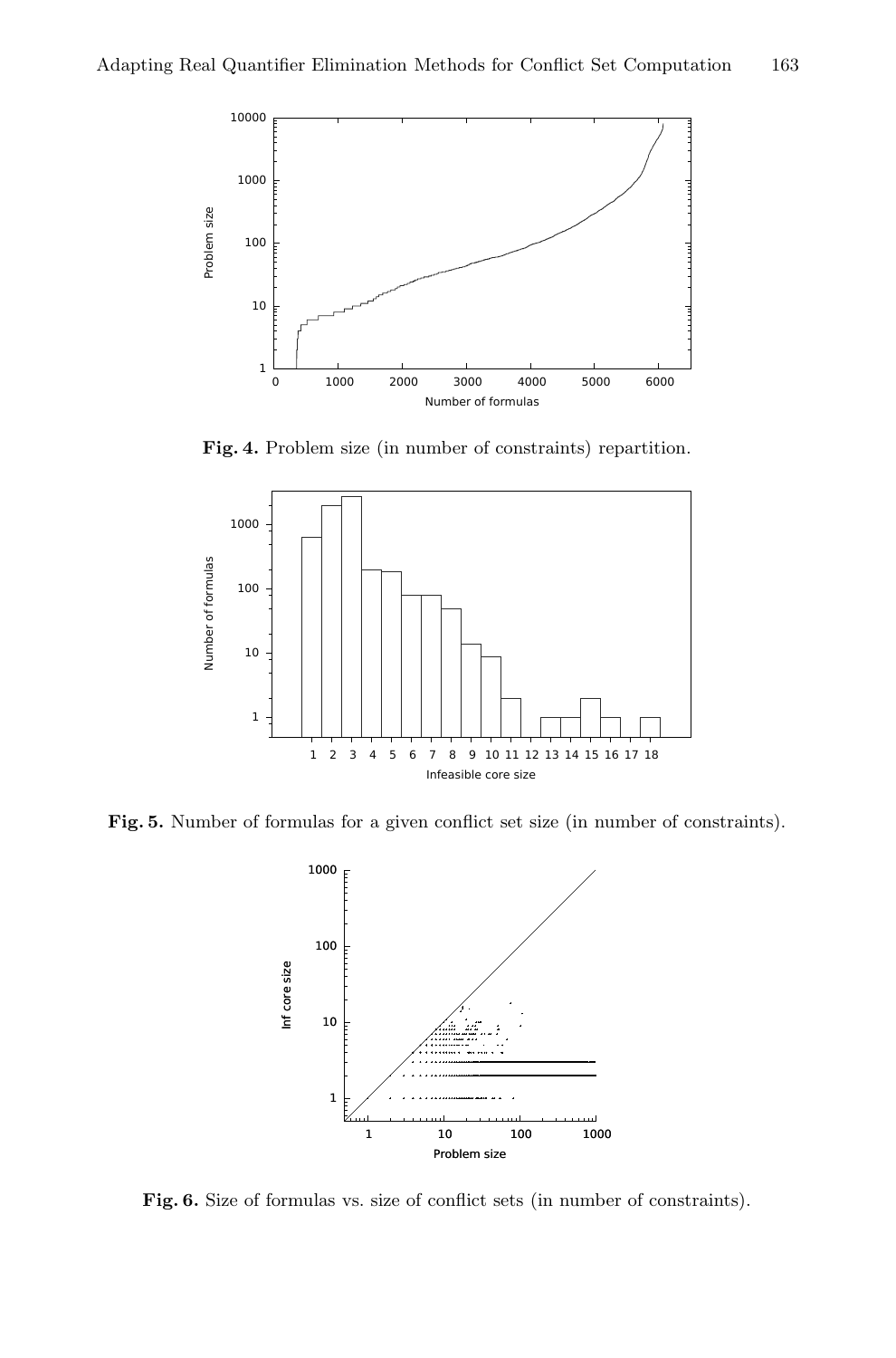

**Fig. 7.** Computing time (in seconds) with and without conflict set generation.

This explains most of the cost, as well as the fact that sometimes the conflict set generating algorithm is faster (just because the search tree is different). However the results clearly show that conflict set computation has an acceptable cost; it fails only for 22 out of 6076 cases.

As a side note, Redlog was also evaluated against Z3 on all these benchmarks. Redlog is definitely slower on most of them, also because there is a 0.2 seconds cost for starting the whole Reduce infrastructure, whereas Z3 most of the time answers in a few hundreds of a second. It also appears that Z3 is extremely effective for satisfiable files, being able to decide the satisfiability of 24 files more than Redlog, whereas no file was stated satisfiable by Redlog and not by Z3. On the unsatisfiable problems, Redlog succeeded on 2 among the 9 for which Z3 failed, whereas Redlog failed on 18 problems proved unsatisfiable by Z3. This is an indication that further work to present the SMT assignments to Redlog in a better way could lead to good results when using Redlog as a back-end.

## **5 Conclusion**

We introduced here a technique to adapt two commonly used real quantifier elimination methods, that is, cylindrical algebraic decomposition and virtual substitution, to also provide, besides the satisfiability status of a set of polynomial constraints on the reals, a conflict set when the input set is unsatisfiable. This technique is based on the simple, yet effective, observation that both methods amount to checking the values of the constraints on a finite number of test points. Collecting the test points and the values is sufficient to compute the conflict sets in a post-processing phase, which is basically a linear optimization problem, or the computation of a (prime) implicant for a set of clauses. Experimental results show that this technique performs very well to produce small conflict sets.

Quantifier elimination methods also come with their lot of heuristics, and these are not all seamlessly compatible with our technique. Here, some of those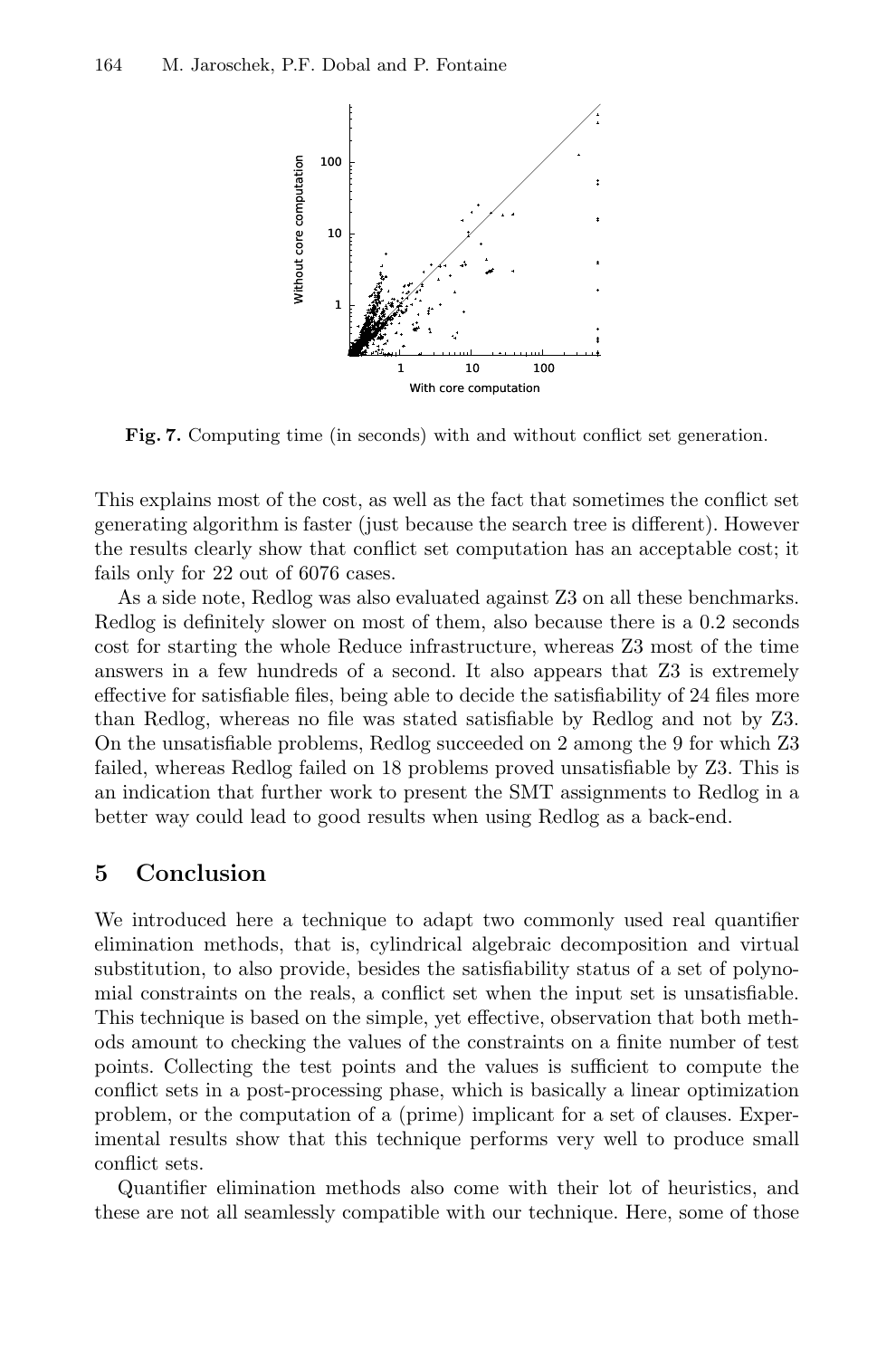heuristics were turned off, and some were adapted to tag the constraints used by the heuristics as mandatory for the conflict set. This is responsible for nonminimality of the produced conflict sets. Although we can observe experimentally that the produced conflict sets are small, it will certainly be beneficial to better analyze the heuristics for finer conflict set production.

In their applications, SMT solvers are used to check large and mostly easy computer generated formulas, whereas Redlog was mostly conceived for hard problems of moderate size. In order to succeed the integration of Redlog as a complete back-end for non-linear constraints within SMT, it is necessary to improve the heuristic simplification preprocessing phase, which is currently extremely basic. Another non-trivial issue is to take into account this preprocessing phase for the conflict computation.

<span id="page-14-2"></span><span id="page-14-1"></span>**Acknowledgements.** We would like to thank the reviewers for their valuable suggestions and comments on this paper. Furthermore, the expertise of Thomas Sturm and Marek Košta on Redlog was of much benefit to the authors.

## **References**

- <span id="page-14-0"></span>1. Barrett, C., Sebastiani, R., Seshia, S.A., Tinelli, C.: Satisfiability modulo theories. In: Biere, A., Heule, M.J.H., van Maaren, H., Walsh, T. (eds.) Handbook of Satisfiability. Frontiers in Artificial Intelligence and Applications, vol. 185, chapter 26, pp. 825–885. IOS Press, February 2009
- 2. Barrett, C.W.: Checking validity of quantifier-free formulas in combinations of first-order theories. PhD thesis, Stanford University (2003)
- <span id="page-14-5"></span>3. Barsotti, D., Nieto, L.P., Tiu, A.: Verification of clock synchronization algorithms: experiments on a combination of deductive tools. Form. Asp. Comput. 19(3), 321–341 (2007)
- <span id="page-14-6"></span>4. Brown, C.W.: Qepcad b: A program for computing with semi-algebraic sets using cads. SIGSAM Bulletin 37, 97–108 (2003)
- <span id="page-14-3"></span>5. Brown, C.W., Davenport, J.H.: The complexity of quantifier elimination and cylindrical algebraic decomposition. In: Proceedings of the 2007 International Symposium on Symbolic and Algebraic Computation, ISSAC 2007, pp. 54–60. ACM, New York (2007)
- <span id="page-14-7"></span><span id="page-14-4"></span>6. Brown, C.W., Kosta, M.: Constructing a single cell in cylindrical algebraic decomposition. J. Symb. Comput. 70, 14–48 (2015)
- 7. Chen, C., Moreno Maza, M.: An incremental algorithm for computing cylindrical algebraic decompositions. In: Feng, R., Lee, W.-S., Sato, Y. (eds.) Computer Mathematics, pp. 199–221. Springer, Heidelberg (2014)
- 8. Collins, G.E.: Quantifier elimination for real closed fields by cylindrical algebraic decomposition–preliminary report. SIGSAM Bull. 8(3), 80–90 (1974)
- 9. Collins, G.E., Hong, H.: Partial cylindrical algebraic decomposition for quantifier elimination. Journal of Symbolic Computation 12(3), 299–328 (1991)
- 10. Corzilius, F., Loup, U., Junges, S., Ábrahám, E.: SMT-RAT: An SMT-compliant nonlinear real arithmetic toolbox. In: Cimatti, A., Sebastiani, R. (eds.) SAT 2012. LNCS, vol. 7317, pp. 442–448. Springer, Heidelberg (2012)